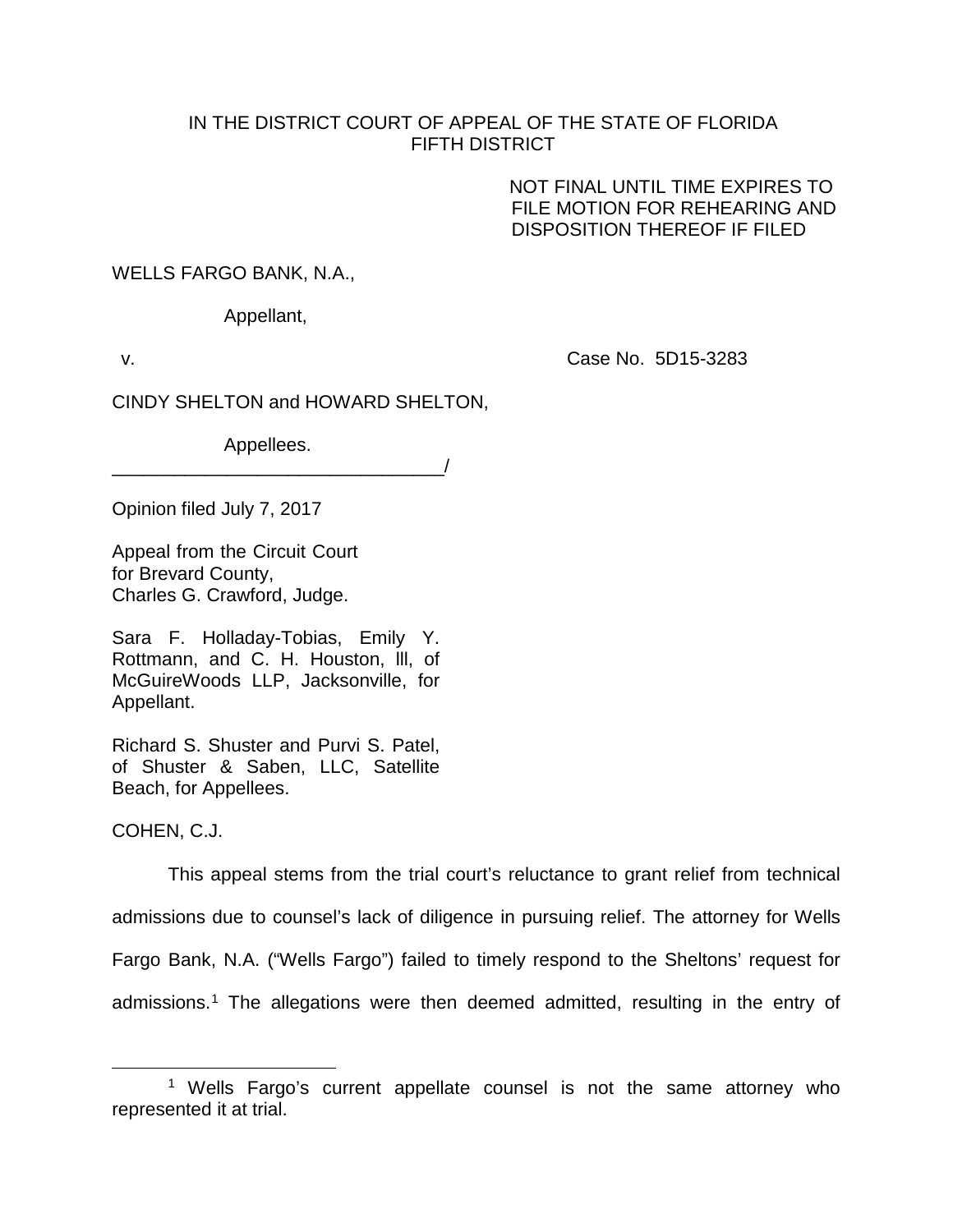summary judgment in favor of the Sheltons based on the technical admissions. However, because the pleadings and other record evidence contradicted those admissions and the Sheltons did not demonstrate prejudice, we reverse and remand for further proceedings.

Wells Fargo filed a foreclosure complaint against the Sheltons in 2013. A copy of the note executed by the Sheltons was attached to the complaint, which indicated that Wells Fargo was the original lender on the note. A copy of the mortgage was also attached to the complaint. The parties engaged in discovery, during which the Sheltons sent Wells Fargo a request for admissions. The request sought to have Wells Fargo admit, among other things, that (1) it was not the original lender; (2) it was not the current holder of the note; (3) it was not the current owner of the note; (4) the original lender did not transfer possession to Wells Fargo; (5) Wells Fargo did not possess the note or mortgage; and (6) the copy of the note attached to the complaint was not a true and correct copy of the original.

Wells Fargo did not timely respond to the request for admissions. Approximately a year and a half after the response was due, Wells Fargo moved for leave to file a belated response, asserting excusable neglect based on a calendaring error and lack of prejudice to the Sheltons. Wells Fargo had complied with the Sheltons' other discovery requests, albeit after being given several extensions of time. Despite having obtained technical admissions under Florida Rule of Civil Procedure 1.370, the Sheltons did not move for summary judgment but instead continued to engage in discovery. The trial court denied Wells Fargo's motion to file a belated response to the request for admissions. After the motion was denied, the Sheltons moved for summary judgment.

2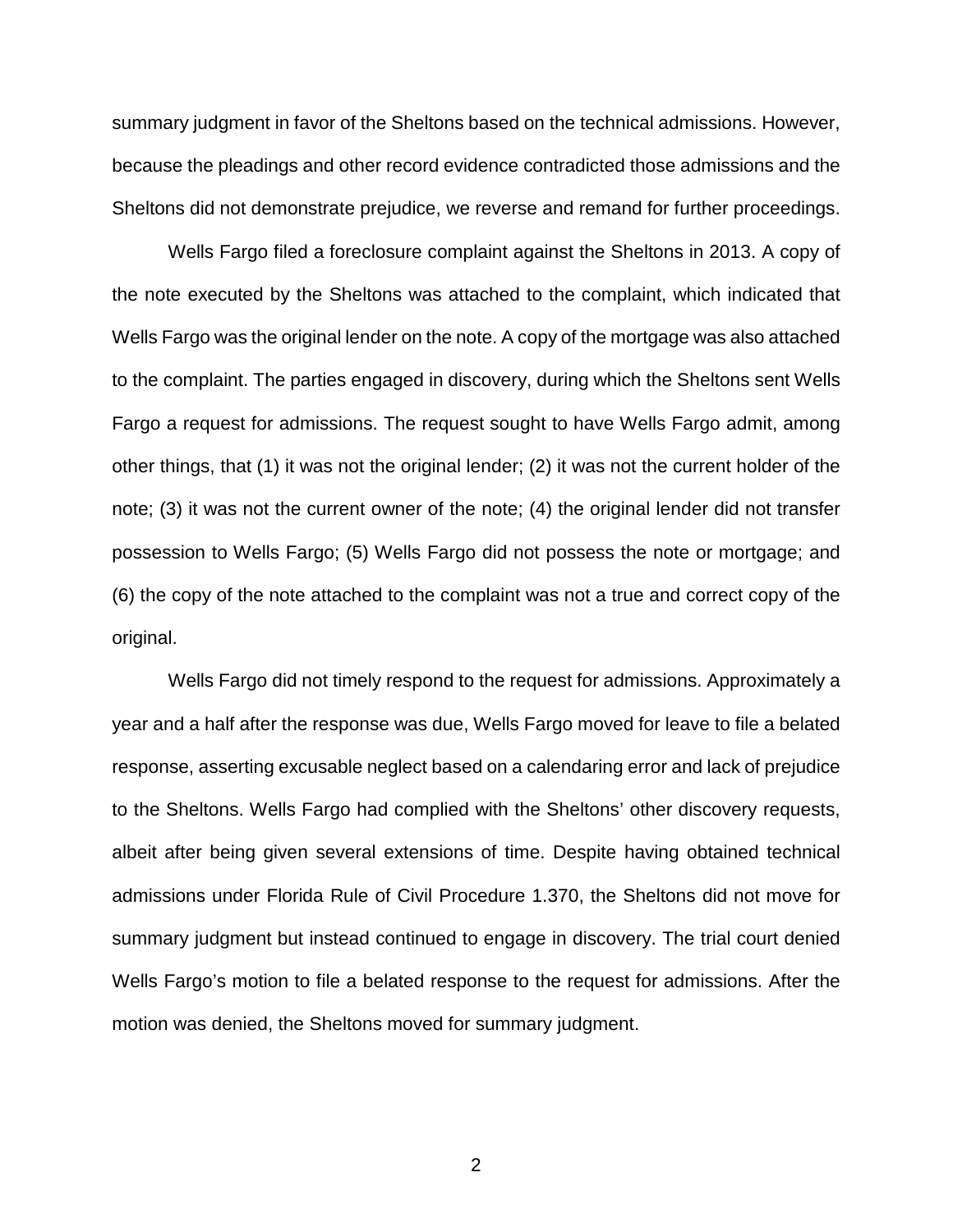In support of their motion, the Sheltons asserted that the technical admissions conclusively established that Wells Fargo lacked standing to foreclose. Wells Fargo responded that because the verified complaint included a copy of the blank-indorsed note, the note demonstrated that Wells Fargo was the original lender, the complaint alleged that it was a holder, and Wells Fargo had the note in its possession, summary judgment would be improper because the technical admissions would not negate this other record evidence. Despite characterizing the Sheltons' defense tactic as a "parlor trick," the trial court granted final summary judgment in their favor.

Florida Rule of Civil Procedure 1.370 governs requests for admissions. The rule provides that if a party fails to respond to a request for admissions within thirty days of service of the request, the matter is deemed admitted. Fla. R. Civ. P. 1.370(a). "Any matter admitted under this rule is conclusively established unless the court on motion permits withdrawal or amendment of the admission." Fla. R. Civ. P. 1.370(b). The court may allow a party to withdraw an admission "when the presentation of the merits of the action will be subserved by it and the party who obtained the admission fails to satisfy the court that withdrawal or amendment will prejudice that party in maintaining an action or defense on the merits." Id.

Rule 1.370 has been liberally interpreted, and there is a "strong preference that genuinely disputed claims be decided upon their merits rather than technical rules of default." Wells Fargo Bank Nat'l Ass'n v. Voorhees, 194 So. 3d 448, 451 (Fla. 2d DCA 2016) (citing PennyMac Corp. v. Labeau, 180 So. 3d 1216, 1219 (Fla. 3d DCA 2015)); see also Melody Tours, Inc. v. Granville Mkt. Letter, Inc., 413 So. 2d 450, 451 (Fla. 5th DCA 1982). In addition, "[w]hile it is normally within the trial court's discretion to use a

3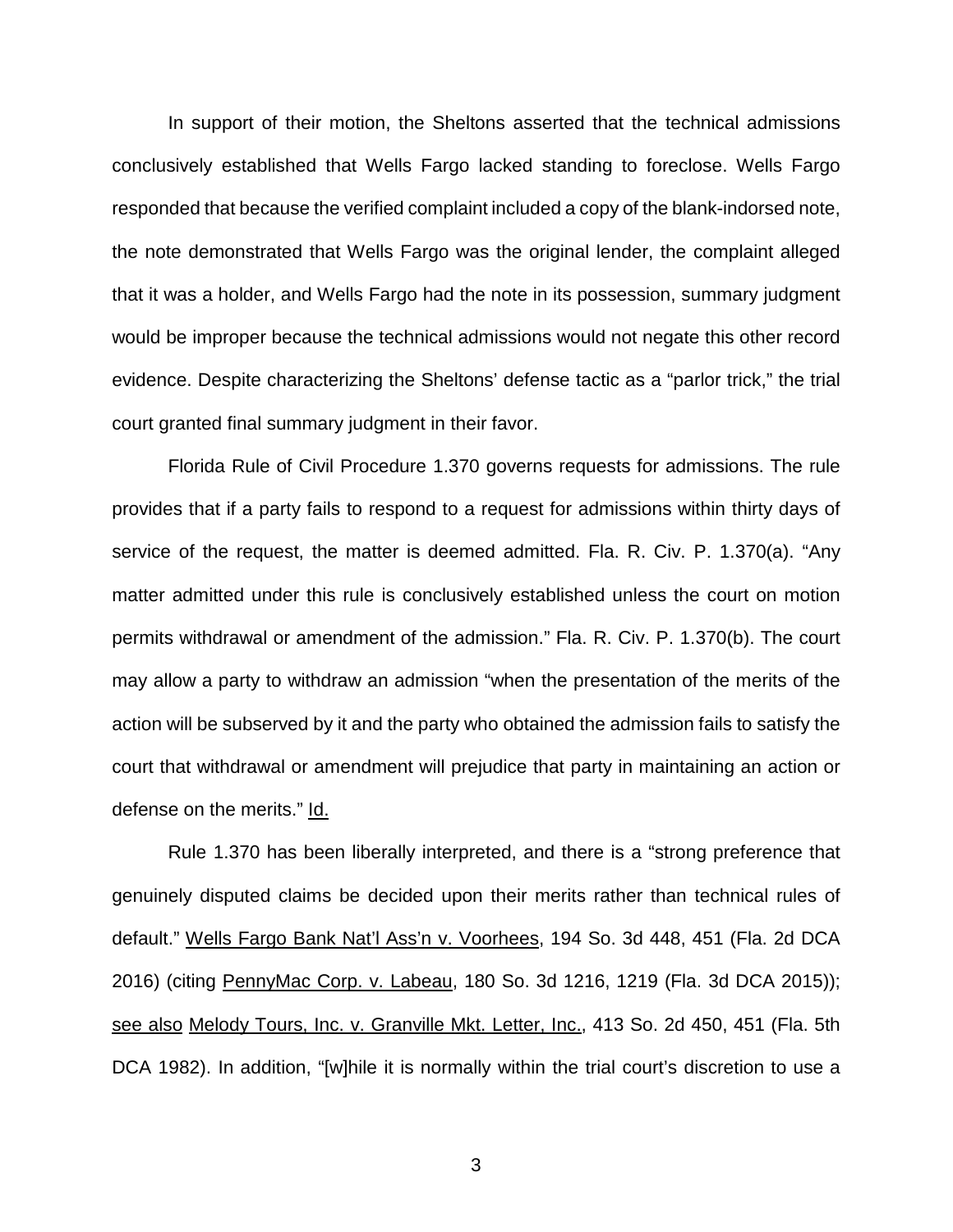technically deemed admission to support a summary judgment, it is error if the record contains evidence to the contrary of the admission." In re Forfeiture of 1982 Ford Mustang, Vehicle ID No. ABP16F6CF190433, 725 So. 2d 382, 385 (Fla. 2d DCA 1998); see also HSBC Bank USA v. Parodi, 193 So. 3d 65, 66 (Fla. 3d DCA 2016) ("[I]t is reversible error to involuntarily dismiss an action or grant summary judgment based solely on the failure to timely respond to a request for admissions where the pleadings and/or the record evidence contradicts the technical admissions and no prejudice has been demonstrated.").

We find that the trial court erred in granting summary judgment in this case. Two factors weigh heavily in our decision. First, Wells Fargo filed the motion for relief from the technical admissions before the Sheltons moved for summary judgment or relied on the technical admissions in any other demonstrable way. Second, the pleadings and other record evidence in this case contradicted the admissions. [2](#page-3-0) Wells Fargo had filed a verified complaint alleging that it was the holder of the note; it also attached copies of the note and mortgage to the complaint. In addition, both in other discovery responses and at the summary judgment hearing, Wells Fargo indicated that it had the note in its possession and intended to file the original with the trial court.<sup>[3](#page-3-1)</sup>

<span id="page-3-0"></span> $2$  These factors render the Sheltons' reliance on Asset Management Consultants of Virginia Inc. v. City of Tamarac, 913 So. 2d 1179 (Fla. 4th DCA 2005), inapposite. In that case, the appellant did not move to file belated answers until after the hearing on the summary judgment motion, and no record evidence contradicted the admissions. 913 So. 2d at 1181.

<span id="page-3-1"></span> $3$  Additionally, in Wells Fargo's verified motion for leave to file the belated response, it claimed that the failure to respond was due to a calendaring error. Cf. Al Hendrickson Toyota, Inc. v. Yampolsky, 695 So. 2d 948 (Fla. 4th DCA 1997) (finding trial court erred in denying motion for relief from technical admissions based on calendaring error because "the established case law deems that calendaring errors are regarded as excusable